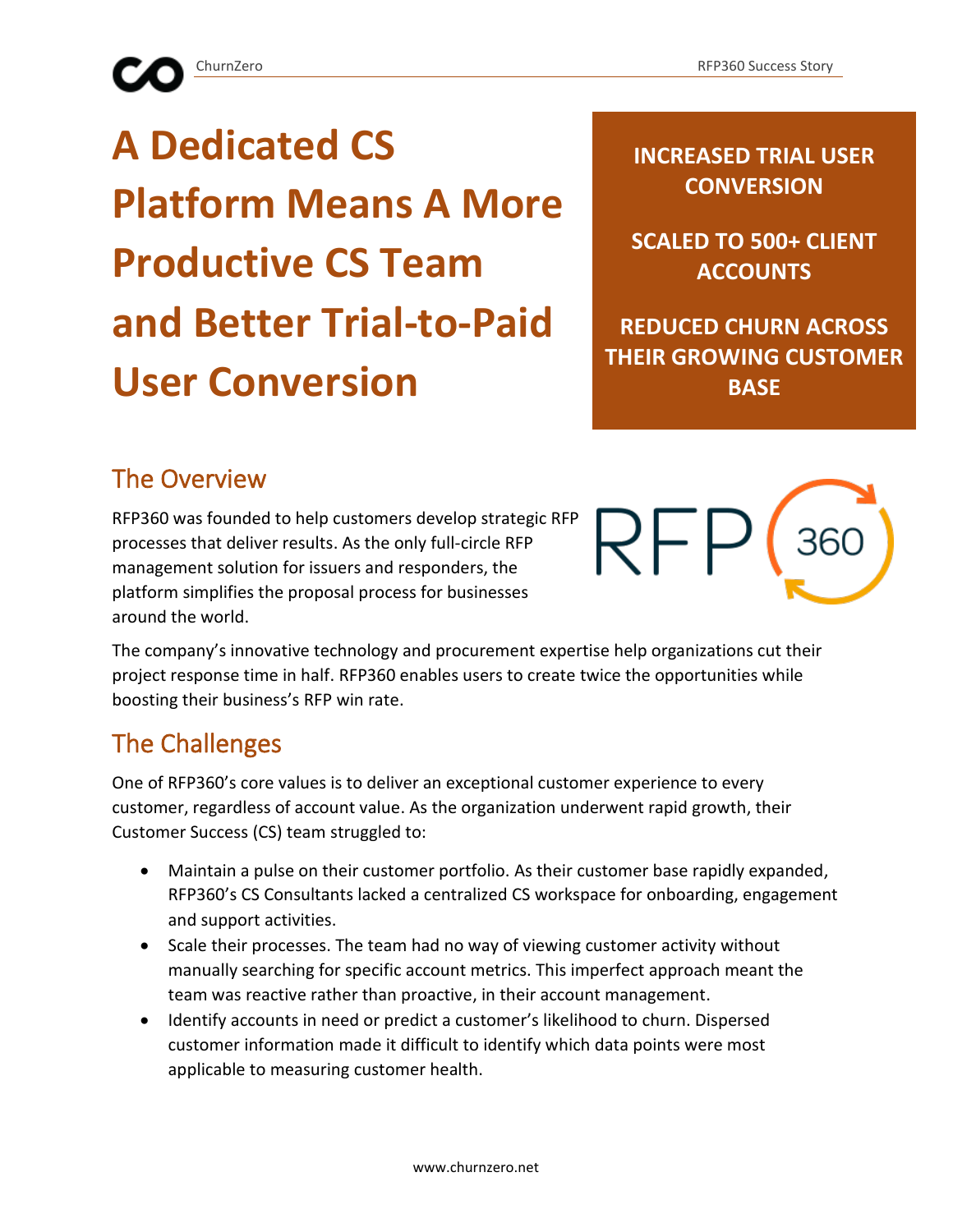- Deliver the right touchpoints at the ideal times. Automating the customer journey and other important communications was a must for this growing team.
- Understand their most important prospects trial-users and monitor how they were using RFP360. A lack of user insights meant lost opportunities to optimize trial conversions.

#### What RFP360 Did

RFP360 and ChurnZero partnered to accomplish the following:

- **Automate manual, repetitive activities to improve scalability.** Automation means that the team has more time to provide an exceptional customer experience to the accounts that need it most.
- **Centralize customer success efforts** and present customer data in an easy-tounderstand format with ChurnZero's intuitive UI and reporting.
- **Improve customer visibility to ensure that the team doesn't miss a beat when managing their book of business.** ChurnZero's robust reporting and powerful analytics deliver deep, actionable customer insights at the moments it matters most.
- **Optimize customer trials with enhanced user insights**. Strong usage insights have contributed to more than increased retention. With trial subscriptions an important part of the RFP360 sales cycle, the team has been able to monitor how trial users engage with their product. As a result, the team has optimized trial subscriptions and converted more users into paid accounts.
- **Make their account management more proactive by implementing real-time customer health metrics.** RFP360 and ChurnZero worked together to identify and weigh customer data points. These are culminated in a ChurnScore that gauges a customer's likelihood to churn or renew.

# The Impact

In less than a year, RFP360 has experienced the following results:

- **Increased efficiencies** across their entire CS department. By automating their operations, the CS team scaled their workload with a growing userbase without adding additional headcount.
- **Better oversight into user activities and trends** with aggregated customer reporting. CS teams can better track behavior trends, flag at-risk accounts and guide users towards success. Leadership uses Live Exports to analyze data via 3<sup>rd</sup> party visualization tools and share these insights organization wide.